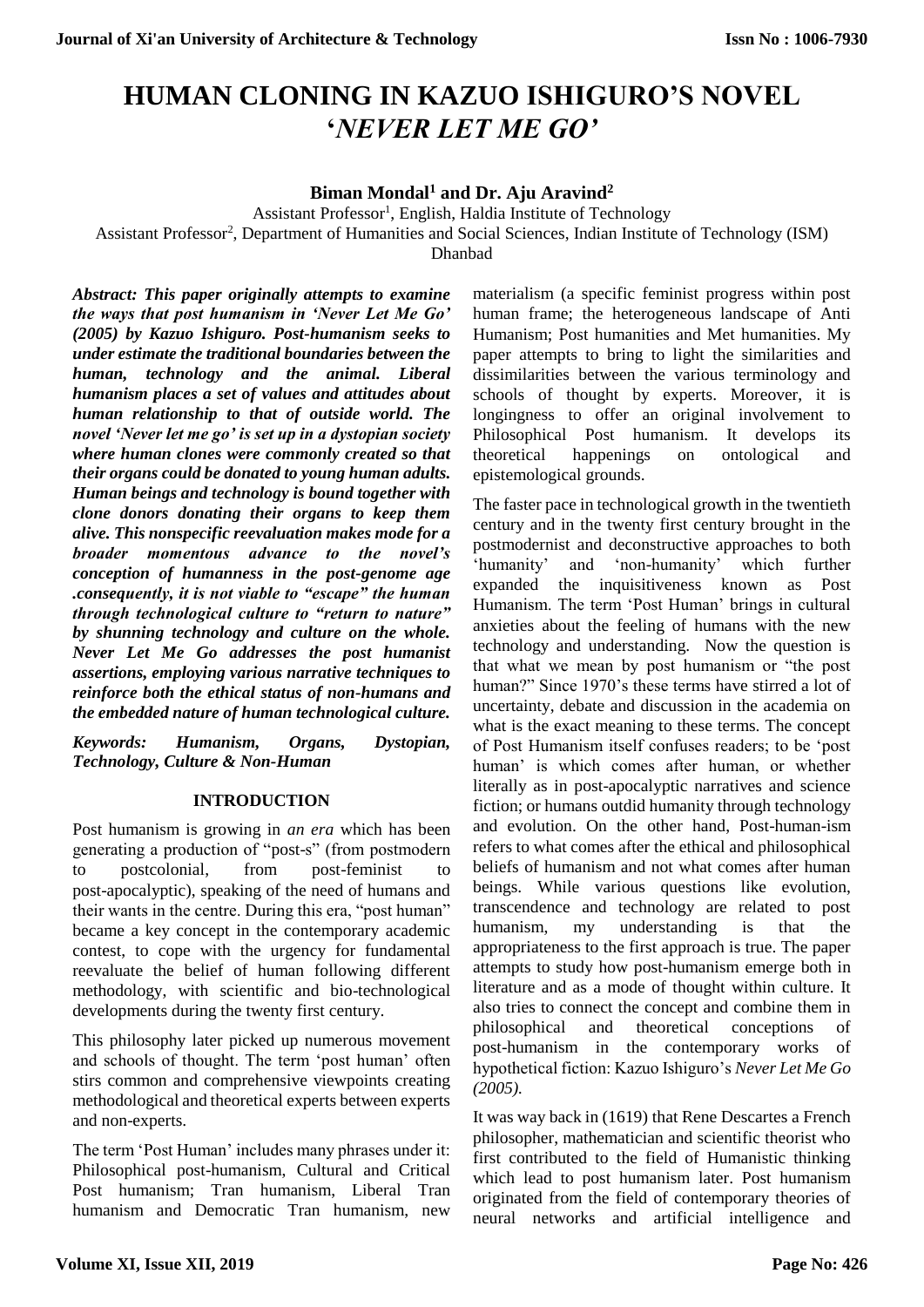questioned the concepts of ethics and justice, language and trans-species communication, social systems and the intellectual aspirations of humans. It also brought us the understanding of how human brains store knowledge, and the meaning of consciousness and self-awareness.

Phenomenological and existentialist thoughts are connected with the humanistic approach. Theorists like Kierkegaard, Nietzsche, Heidegger, Merleau-Ponty and Sartre contributed to the humanistic thoughts. Herman Dooyeweerd proposed the term post-humanism early nineteenth century. Theorist such as Michel Foucault, Judith Butler, cyberneticists; Gregory Bateson, Warren McCullouch, Norbert Wiener, Bruno Latour etc were some of them who complemented and contrasted Ihab Hassan on the emergence of Post Humanism.

Cary Wolfe's book *'What is Post-humanism'* (2010) acted as a blueprint to the philosophy of *'Post-humanism',* talking about the cultural aspect of the society. He was a genius in getting together in his writings various disciplines, pointing out the connections within technology, humans and cultural theories. His theory elicited the connected between animal studies to that of systems theory, and proposed art as median to change traditional conceptions. He made way to reimagine that the concept of subjectivity is not exclusive to humans. Wolfe goes on to say in his book *'What is Post-humanism'* challenges the cultural structure which support the notion that humans are superior to any other forms of life and intelligences.

In his book, *'How We Became Posthuman',* N. Katherine Hayles used it to connect with humans by treating their mind/body parts, principally because it referred to cyebernetics and artificial intelligence, where dichotomy tried to enter into the materialist science through the concept of inscription rather than incorporation (i.e to say that anxiety and consciousness are two facets which forms a part of our body as information rather than the physical state).

Hayles stresses the significance of exemplification and endeavors to divert the "posthuman" concentrate away from thoughts of eternality and immaterial awareness, and toward another treatment of subjectivity:

"my dream is a version of the posthuman that embraces the possibilities of information technologies without being seduced by fantasies of unlimited power and disembodied immortality, that recognizes and celebrates finitude as a condition of human being, and that understands human life is embedded in a material world of great complexity, one on which we depend for our continued survival."

Nonetheless, Hayles' book talks about "the posthuman" in a way that shows anxieties encompassing technology and innovation that threatens to not simply break free from the constrictive liberal humanist origination of the human subject yet to crush singular subjectivity altogether:

"The posthuman subject is an amalgam, a collection of heterogeneous components, a material-informational entity whose boundaries undergo continuous construction and reconstruction."

Neil Badmington in 2000 introduced the reader to *'Posthumanism'* which refers to the various branches of historical and philosophical thought on the different notions of Posthumanism. Neil tries to refer back into the depth of post humanistic roots, and establishing a relationship between posthumanism and gender. His other work on post-humanist theory *'Alien Chic: Posthumanism and the Other Within (2004)'* deals with the hypothetical point 'alien' for Posthumanist and compared it with culture. Badmington proves his point by showing how speculative and science fictions through their development and portrayal of alien, and the human, cultural relationship with animals.

It was Elaine Graham work on '*Post/Human: Monsters, Aliens and Others in Popular Culture (2002)'* is very relevant to Posthumanism. Her concept of posthumanism (post/humanism as she named it) is similar to that of Wolfe or Badmington's concept of deconstruction of humanist ideas in relationships with (non-human). She referred to the cultural myth and science fiction as bringing anxieties about the new technologies and their philosophies about 'humanity'. In post humanist idea, rationality showed that scientific, social development defends the rights of individual human subject. Post humanism is cultivated when this portrayal has triumph over choices like mysticism or totalitarianism (1992).

In 1992, a American political scientist, political economist and author, Yoshihiro Francis Fukuyama, in his book *'The End of History and the Last Man'* in which he debated that the liberal democracies and free market capitalist of the west and its lifestyle spreading worldwide may be the signal to the end point of humanity's sociocultural evolution and the final form of human government. Later in his book, *'Our Posthuman Future (1999)'* he referred to the significance of new biotechnologies for a return to the debate on eugenics opened up a more general philosophical and political discussion. Several discussions on the posthumanity with anxieties with utopian hopes on new bio, nano, neuro and info technologies continued.

Allucquere Rosanne Stone (1995), tried answering question like what material bodies mean, the relationships between body, self and technology which people even now have on their minds. She observed that individuals are many and on the threshold and gender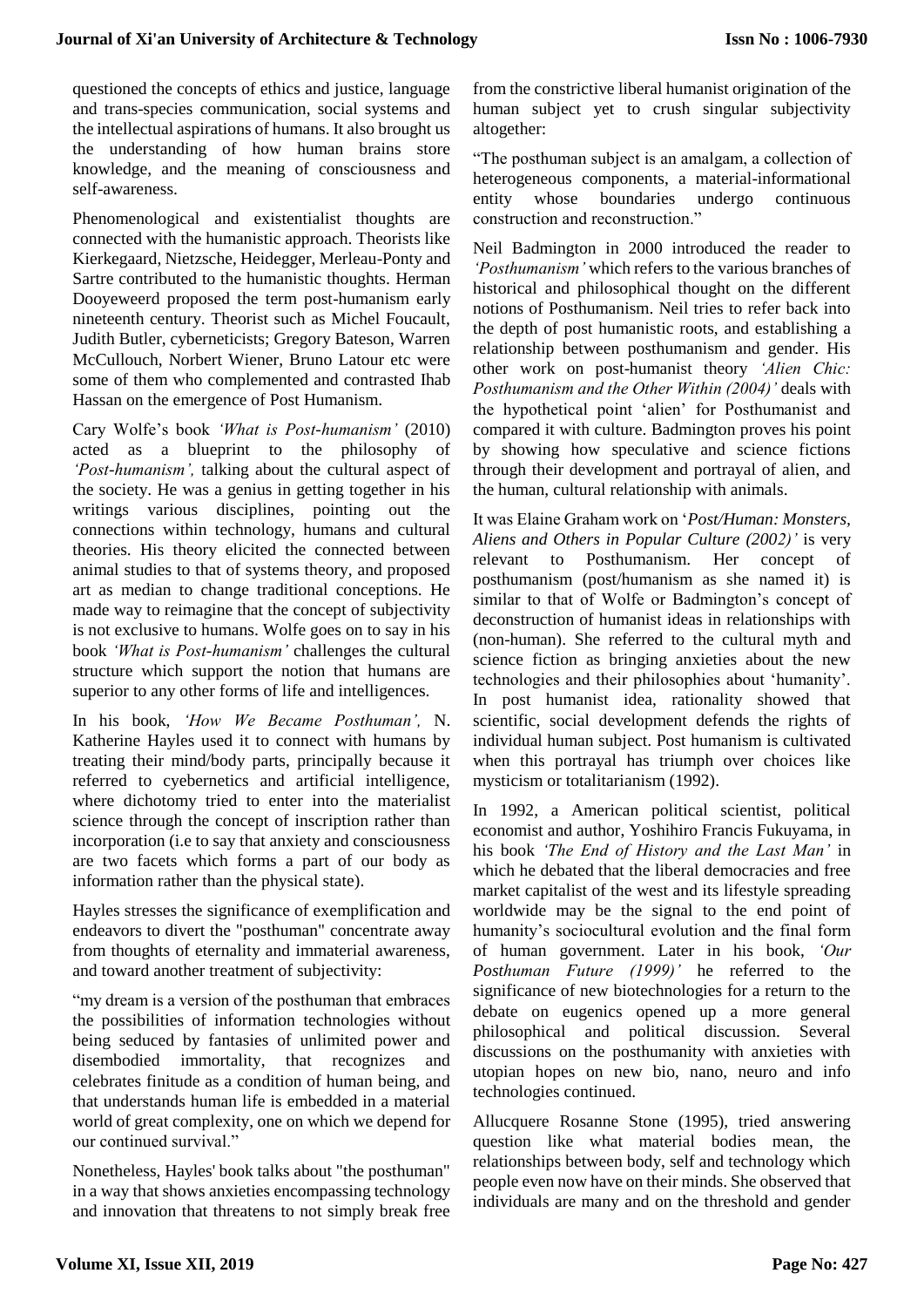identities can be unique combination of the two. She claimed that it is not only the trans genders with different facets and changing identities but is a challenge for all of us as we embrace new social technologies and try understanding our bodies and relationship with them. Harraway's (1985) says, that humans are truly cybrogs now: meaning we depend on technology for all our personae and its representations to others, and thus technology has become a part of our personae (stone 1995). She uses examples to bring out this: Stephen Hawking had to depend on the prosthetic computer-mediated voice and the sex workers using phone to communicate with customers about bodies and sexual acts. Stone also says, we are boundary creatures as we cross over this boundry and gather the technology and the physical.

H.G.Wells in his book *'The War of the Worlds'(1898)*  was an early science fiction novel describes the invasion of England by Aliens from Mars. He decpicted the invasion of Earth beautifully and was a best seller book. He imagined a post human future in which the climax showed that the Victorian civilization was superseded by more advanced and developed aliens. He wanted to show that through the use of technology and aliens in his book wanted to draw the attention of readers to the fact that the Victorian rule could not continue as it was found dominating others. Well's book *'Independence Day' (1996)* was screened as a movie after the end of cold war. This validated that technologically equipped post human succeeded the trivial geopolitics of the postwar period. Here the use of body as a weapon in the form of suicide bombers challenged the possibility of nonviolent, information warfare. The war was no longer for a territory but for humanity as a whole by unifying mankind behind a common goal and ideology.

In his book, Neal Shusterman's *Unwind* (2007) is set in a dystopian world with young characters in Heartland War, fought between pro-life and pro-choice supporters. Shusterman refers to his novel and characters in a futuristic world in which a second civil war devastated the society. In the novel, society makes an effort to retain peace; a bill is passes named 'Bill of Life', in which unwanted teenagers aged 13 to 18 to be 'unwound' or disassembled and their parts transplanted to people who need them. This is at the discretion of the parents or guardian and Shusterman called the procedure of transplanting body parts as 'retroactive abortion'. The author uses a third-person and his point-of-view varies from one chapter to the other, with readers having a 360 degree view of the events in the novel. Connor, Risa and Lev are the protagonists in the novel whose roles are intertwined and finally face doom of unwinding. Connor's destiny lies with his parents who signed the Unwind Order as he has always been a trouble maker and they are fed up of Connor. He decides to flee from his parents so he can escape Unwind and runs into the woods. On his way he meets Risa, who is an orphan where they are considered surplus population and are prepared to Unwind. Lev another character, is viewed as Unwind from the day one of his birth. He is considered a Tithe or a gift from God which will be returned through unwinding.

The main difference between *Never Let Me Go* and *Unwind* is that impact it creates in the mind of the readers and the authors view-points in the most effective way. In *Never Let Me Go,* the author speaks through the perspective of Kathy which is finally portrayed as biased because of her character. She is raised in a setting with no knowledge of the world or a life other that her sheltered one and only knows her existence is for others. *Unwind* on the other hand, is represented from a third person perspective alloying the reader to peep into the minds of multiple characters in the novel. Here the author is directly linked to his readers. Shusterman's novel is considered more upfront than that of Ishiguro as he brings out his opinions and impression of social commentary directly. Ishiguro is seen not commenting directly on the societal factors but only comments on the affect society have on the individual. But Shusterman directs questions brutally on the individual's role in society and to which direction society is heading. *Never Let Me Go's* Kathy is observed as the narrator who makes the readers to focus on the novel's concepts on an individual perspective while *Unwind's* third party narrative allows the reader to see the big picture of all aspects of life by getting various perspectives and gaining more insight into societal community think or group-think level. Both novels with different perspectives help the reader to understand and analyse the questions related to scientific advancement and its social and individualistic implications.

Kazuo Ishiguro's novel *'Never Let Me Go'* brought in the concept of human-clone as a difference that refers to ethical values in treating humans and clones. He referred that clones are generated from the cyborg bodies and Xenotransplantation and other species bodies so as to ultimately contribute their body organs and help humans stay alive. And after the fourth donation, the clones go to meet their maker. Ishiguro in his novel explains in his novel, that humans lives are set for them by clones who become adults, and before they become old and in the middle-aged, donate their vital organs to keep humans alive. Clones were created to do so and are brought into the world for a purpose and also have a future which is all well-defined. It was with the use of new technology like cloning, the topic Never Let Me Go examines the bioethical implications of developing clones as a well-defined species to serve humans. Clones are referred to be donors and grown so their interior organs might help humans to live. They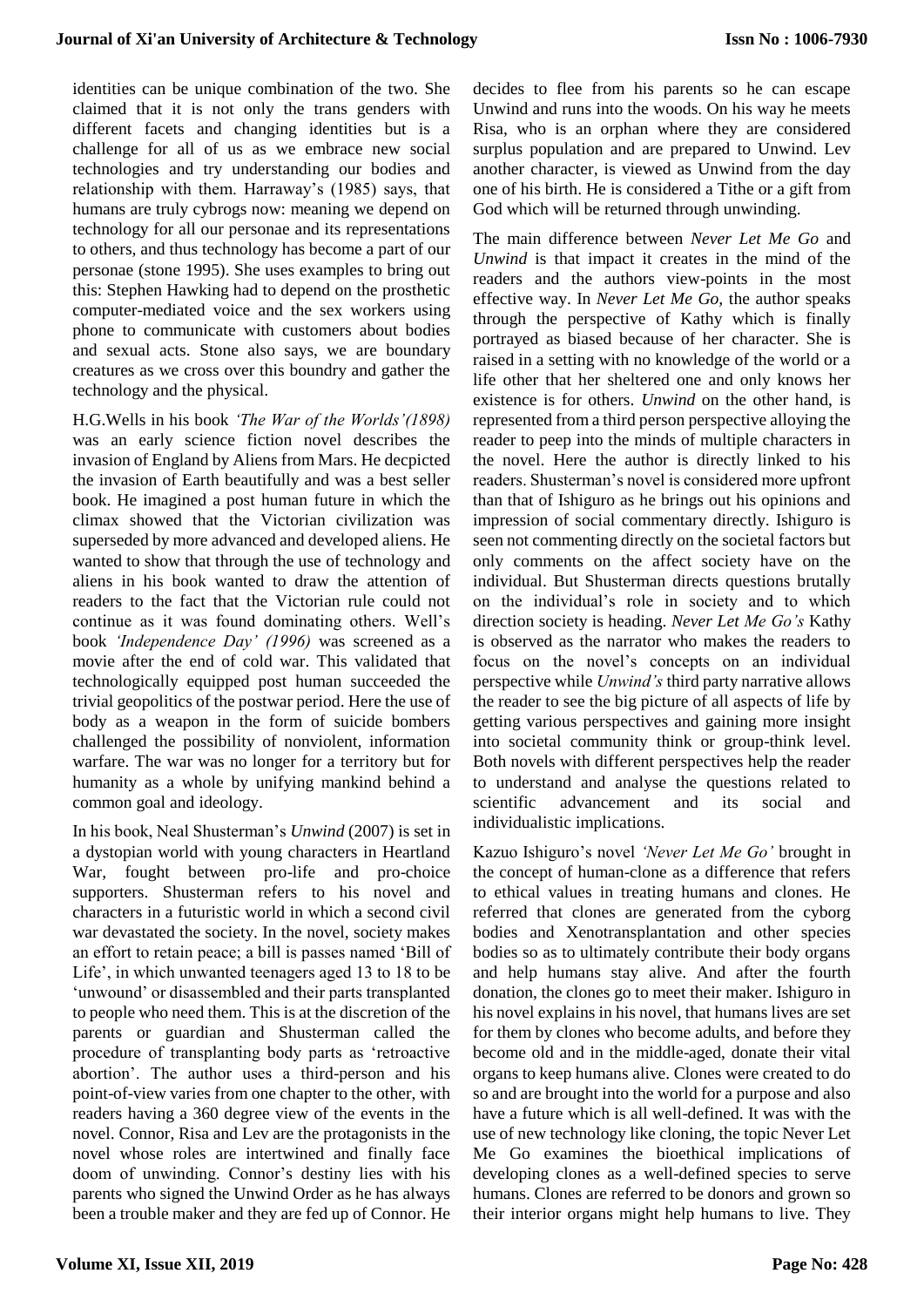are simply bodies or lives that could be killed through legal and social norms which out attracting any punishment.

The clones additionally have an article throughout everyday life, except not one they have any decision over. The clones are blended not just tolerating as valid in this capacity of their bodies yet in addition preparing of individual socialization that gives circumspect purposes on these bodies. The characters of clones are gotten from humans. Human organs which are accessible now from clones, set moving to obscure impression. The clones are produced ordinarily from people. Clones are reared and also treated as the 'other'. In any case, their organs are gathered and merged in to humans with the goal that at some point or another, both the clone body and the human body end up being one. The clones wish to give their crucial organs when they are as yet alive on earth. After the essential organ, they are just natural, living-like-dead bodies they are held alive under vigilant restorative guideline for afterward organ donations. They are cyborged clones, or post humans. For a clone, life is 'absolute' before their first donation itself because subsequently they are cyborges who are kept alive by machines and medicines for their organs. On the other hand, if the readers read in between lines as a revealing fiction regarding the ill-treatment of science and technology on humans and their civil rights. Many others have observed that the story did not have science and technology in it. Though the story has human clones in it and the major characters are clones, there are neither scientists nor doctors seen. No explanations of genetic reproduction, mechanism or execution of cloning are observed in the story. The other technologically advanced item visible in the novel is the automobile. The critics were very nervous and found it difficult to classify the novel as it had the death of science in the form of clones. In the process critics registered the novel's genre as 'affinity to science fiction'. Many critics had a confusion surrounding the novel with respect to the genre and referred *'Never Let Me Go'* as burdensome 'science-fictiont' without the use of technology. Many other critics and reviewers considered the novel as miserable and referred it as 'twentieth-century legacies of up to date authoritarian subjugation. It was finally referred to as 'dystopian literature'.

Leona Toket considered *'Never Let Me Go'* as 'mild and melancholy dystopia' which evoked Huxley's, *'Brave New World'* because the foundational ideas of both novels visualize the in-vitro creation of human being. *'Brave New World'* (1932), though there were no equipment's for cloning, but even then the author imagined the rudimentary cloning process, which also consisted of doctors and scientists. Instead the novel of Ishuguro, put forth public forums of explanation and debate on the principled standpoint that, Victorian era movement was seen raising clones in a boarding school till they grew up. The story conceived the idea that clones are humans who had souls, proficient of fabrication fine art. The readers were also made to think that clones are nothing more that shadowy objects from a test tube.

The story *'Never Let Me Go'* is set in England late in the 1990, Kathy H, a young cloned woman is raised with other clones like her so they could donate their organs during their prime life to help the so called normal or non-cloned humans. The personal journal entries in the boarding school are shown were a young woman is turning into an adult individual ready for donation. The essence of the novel is that human clones are completely humans and thus ought not to be treated as animals. Throughout the novel there is no debate or discussion on this but is left to the imagination of the readers on Kathy's and the other clones emotions. Kathy as a child is seen squeezing her imaginary baby as she sings a ballad, *'Never Let Me Go'* which is quite stressful. Finally an adult Kathy is seen grabbing her lover/baby, Tommy who is crying unmanageably. The conclusion of the novel tries to evoke sympathy, empathy, sadness, disgust and anger that the two clones who were friends, humans are cared and sought after in a repulsively inhumane and mean manner by the society for selfish reasons and ruthlessly. The novel has sadness in it and this literary superiority should not be neglected. In the early nineteenth century, Harriet Beecher Stowe, Garrison who were well known abolitionist writers reasoned the pro-slavery adversaries and demanded an alternative to their emotional sensibilities.

The characterization of Kathy and the emotional relationship between the other characters brings the reader closer to the novel's impression of human values. Several readers also considered the work of Ishiguro as mixture of over-romantic and as a abolitionist literature. The novel's critical perspective revolves around dystopian premise of clones legally conceived by the society for their organs by killing them. Ishiguro like any abolitionist writer makes it obvious that humanness can be recognized by legislative bodies or by genuine social recognition.

Ishiguro in his novel proposes the element of human individuality making aloofness as the indicator for soul. The novel astonishes the readers of the fact of finding that the clones are humans but to find that these clones have human feelings and act as humans. It is the separation between these individual affirmations by which Ishiguro tries to qualify his post genomic plan from the Victorian invigorated program of the gatekeepers. The sentinels might want to give proof that the clones are person in light of the fact that the clones are offered with spirits Clones have every one of the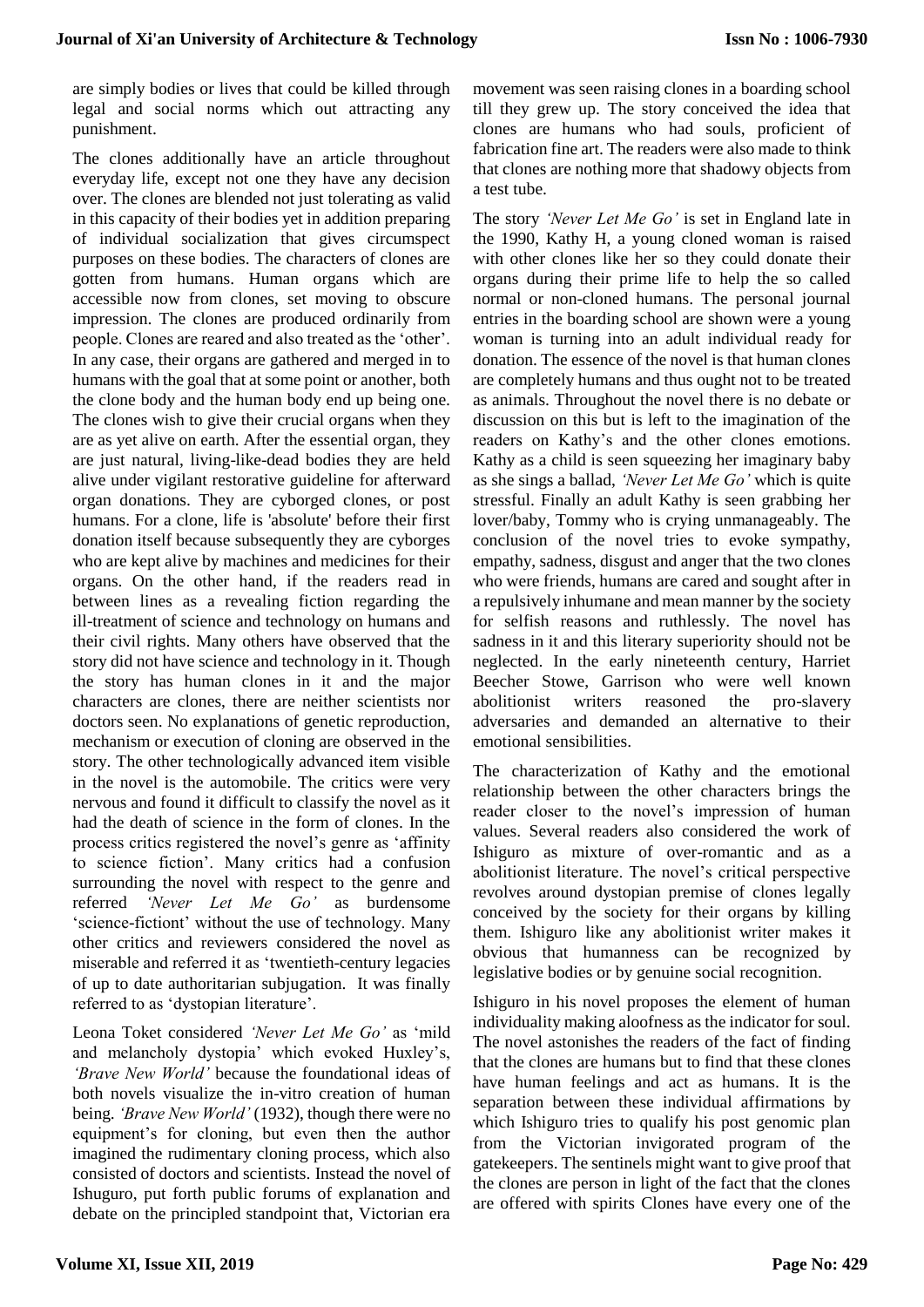#### **Journal of Xi'an University of Architecture & Technology**

privileges that legacy hands down: innovativeness, clarification and love. He makes it very apparent that even in human clones the individuality is identical within at least one human. It is independent of the fundamental properties of a soul of a human. This depends on any clone's emotional being. The other quality of human being to produce art also indicates that these clones also have humanness. But these clones cannot be regarded as normal human and normal individuals. Their emotional selves are to be focused to see the humanness of clones. Clones have mild relationship to their counterpart as approved humans. Ishiguro's promise was like abolitionist literature, the readers will grow to a greater numbers towards his work *'Never Let Me Go'.* It was during the late fifteenth and sixteenth centuries, the thought of race and humanness came into as a 'breakthrough' for the people living in New York. It was rightly observed by historian Thomas Gossett who said neither the Europeans nor the Englishmen were prepare to accept the major cultural diversity that was setting in.

It is observed that both in the fictional world or the real world, a fine line exists between humanness and barbaric nature in organ transplants and its scientific explorations or advancements. Elizabeth Royte in her article for *The New York Times,* describes Dick Teresi's book discussing the medical and legal standards for organ transplant surgeries. Elizabeth elicits about Teresi's writing that in order to increase the amount of organ donors, doctors are involved in decreasing the 'bar for being dead' and brought out creativity in determining whether a patient was 'dead or alive'. It is true and acknowledged by doctors that a body cannot be completely dead because the decay was already in process and such organs can no longer be used. Then in that case the question exists if the organ donors are really dead when their organs are transplanted into a recipient or is it that the doctors deem the donor dead. Ishiguro in his novel '*Never Let Me Go'* does not reveal into the specifics of the donations, but there are many suggestions to it. He refers that donors could donate multiple numbers of times to the extent of fourth time, where the vital organ is removed. After this the process is described as 'completing' and is referred to end. Only on one occasion in the novel it is referred to as dying and the character Ruth of Ishiguro discusses the completion of an old friend, Chrissie from the cottage. When Kathy met Rodney, another friend said that Chrissie completed (died) sooner that was expected during her second donations on the operating table which was unexpected. Kathy goes on to explain that Rodney did not seem too upset when Chrissie was declared complete, and may be that is what Chrissie wanted as both stayed as a couple for a long time at the cottages. Ruth is surprised at this and asks how Rodney would know what Chrissie wanted and felt. Ruth feels it is not possible as he was not at the operating table struggling for life. Here the process of organ donation takes a sober tone, as it has a great purpose and the word completing as truly dying rather that the real death of someone who really never had a cause of living. The reader feels thus that the clones complete is not a merciful death. In addition to this the clones donate in stages, multiple times where they get long periods to recover from the pain and then be ready to go on and on till the completion happens. Thought the organ donations are not described in detail but the readers is lead to the conclusions and feels the inhumanity surrounding it.

Organ donations or a transplant save lives which is a wonderful form of scientific advancement but is becoming almost routine says, Bowden, Butcher. Whatever it may be the good will not cover and protect the bad. It will be exposed. It is not sufficient to simply not be a part of evil; one must also stand up against evil and fight against it. The character Emily of *Never Let Me Go* finally confines in Kathy and Tommy that she had been trying to prove to the world that there was more to clones than just organ donations, and that they were also humans with feelings. Emily feels that the questioning was possibly too late that nobody were bothering to answer the concept of inhumanity and hence she did all the questioning and worrying for the rest of the world. This could be seen as the feeling of Ishiguro portraying to the world about the inhumanness that existed through the various characters he brought together in *Never Let Me Go.*

Since the beginning race has been used adversely to justify intimidation and discrimination. Even in neutral discussion 'race' was used to mention differences among people across the various geographical locations. During the seventeenth century for a short period in the colonial American racial differences were rampant between Africans and Englishmen mostly among the bonded labour. But later there was intermarriage in-between the two. Edmund Morgan elicits, "[T]here is more than a little evidence that Virginians during these years were ready to think of Negroes as members or potential members of the community on the same terms as other men and to demand of them the same standards of behavior."(89).

Another author Audrey Smedley, during the eighteenth century said that Africans formed a part of the undesirable characterization 'A new rationalization for enslavement' (90P). Due to which numerous restrictions were imposed on the privileges of Africans and the descendants. It was by 1723, Negroes were prohibited from voting too. It took almost a century after Africans moved to North America that racism was rigidly established and implemented into the American social, cultural and civic life. Before this period, a few